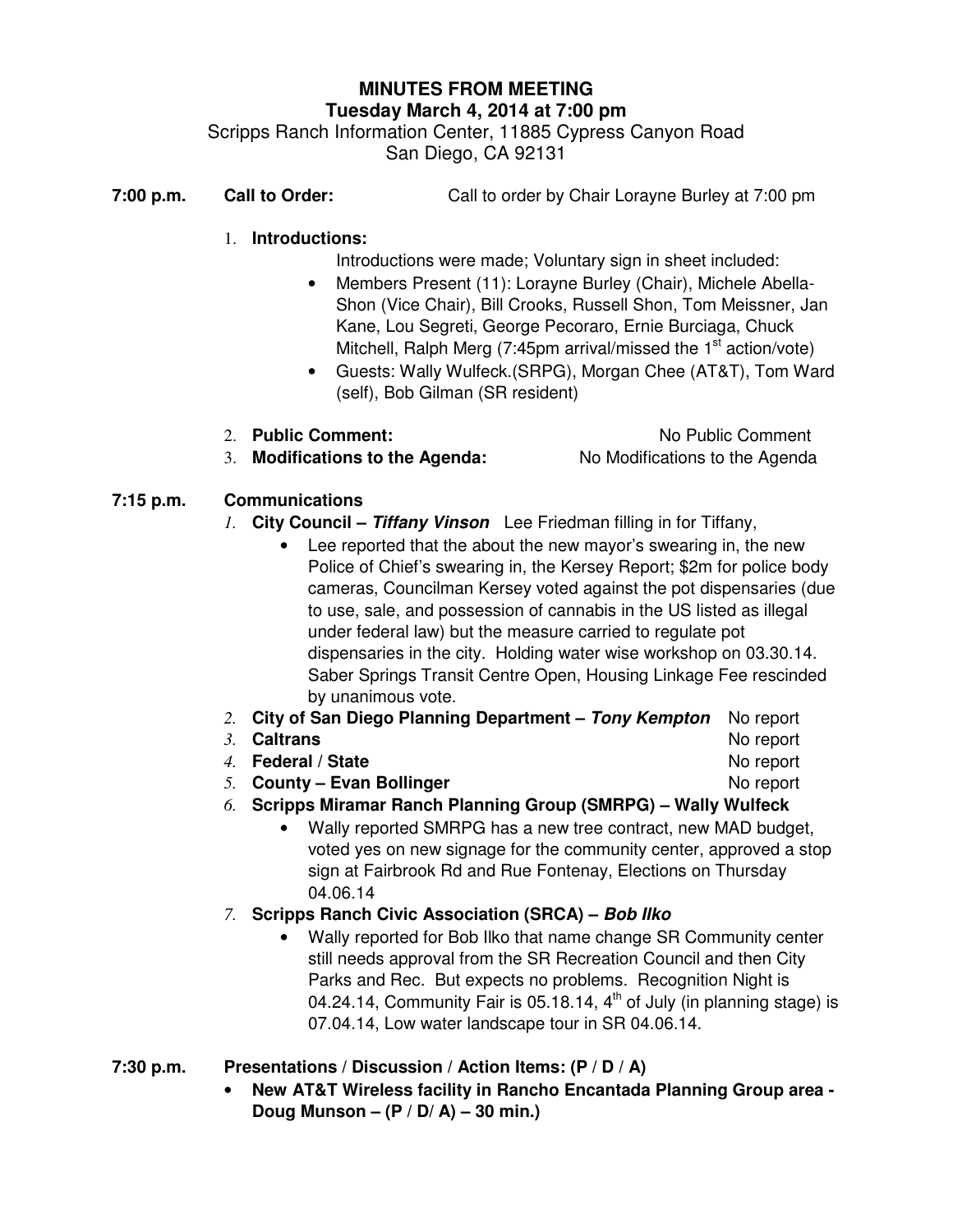- AT&T requesting motion to deploy telecom site on Stonebridge Parkway at the east end near Sycamore Estates water tank location. Utilizing two faux trees – one eucalyptus and one 35 feet tall pine plus a 165 square foot equipment shelter.
	- o Motion to approve by Jan Kane, seconded by Tom Meissner; Motion Approved by a  $10 - 0$  vote.
- **Member Elections B. Crooks & L. Burley (P / D/ A 10 min.)**
	- Chuck Mitchel, Pat Wright and Michelle Defelippi were running for reelection to the MRNPC
		- Motion to re-elect Chuck Mitchel, Pat Wright and Michelle Defelippi was made by Michele Abella-Shon and seconded by Ernie Burciaga. Motion carried 11 – 0 vote
- **Updates to City Council Policy 600-24 L. Burley (P / D / A 15 min.)** 
	- Committee reviewed and debated updates which included expanded Planning Groups participation in infrastructure (capital improvements) budget development. Including all city general fund expenditures. Codify Planning Groups as a formal arm of the City Council through the Planning Commission.
		- Motion to recommend draft Council Policy 600-24 updates was made by Russell Shon and seconded by Jan Kane. Motion approved by 11-0 vote.

## **8:25 p.m. Consent Agenda**

• Approval of minutes – minutes of the following meetings will be approved by unanimous consent unless pulled for discussion: **February 4, 2014** o February 4, 2014 minutes were approved by unanimous consent.

## **8:30 p.m. Community Reports**

## 1. **Chair's Report – Lorayne Burley**

a. Lorayne reported on the Nob Hill DEIR and when final will come to us for a vote. Prepare San Diego Red Cross preparedness was discussed for earth quakes, fires, etc. Officer elections will be held in May 2014

#### 2. **MAD/LMD**

- a. Lot of tree damage from storm
- 3. **New Projects & Transportation No report No report**
- 4. **Spring Canyon Traffic Study Lorayne Witte Burley** No report
- 5. **Public Facilities & Financing Michelle Abella-Shon** 
	- a. Michelle will ask Angela from the city to attend one of our meetings to discuss discretionary monies the committee has in accounts.
- 6. **Schools Lorayne Witte Burley** 
	- a. One more day was added to the school year
- 7. **YMCA, Open Space, Parks & Recreation** No report
- 8. **Round Table 2 minutes per speaker**
	- a. Ernie discussed  $4<sup>th</sup>$  of July participation with neighborhoods participating in floats and walking in the parade

- 
- 
- 
- 
- 
- 
-